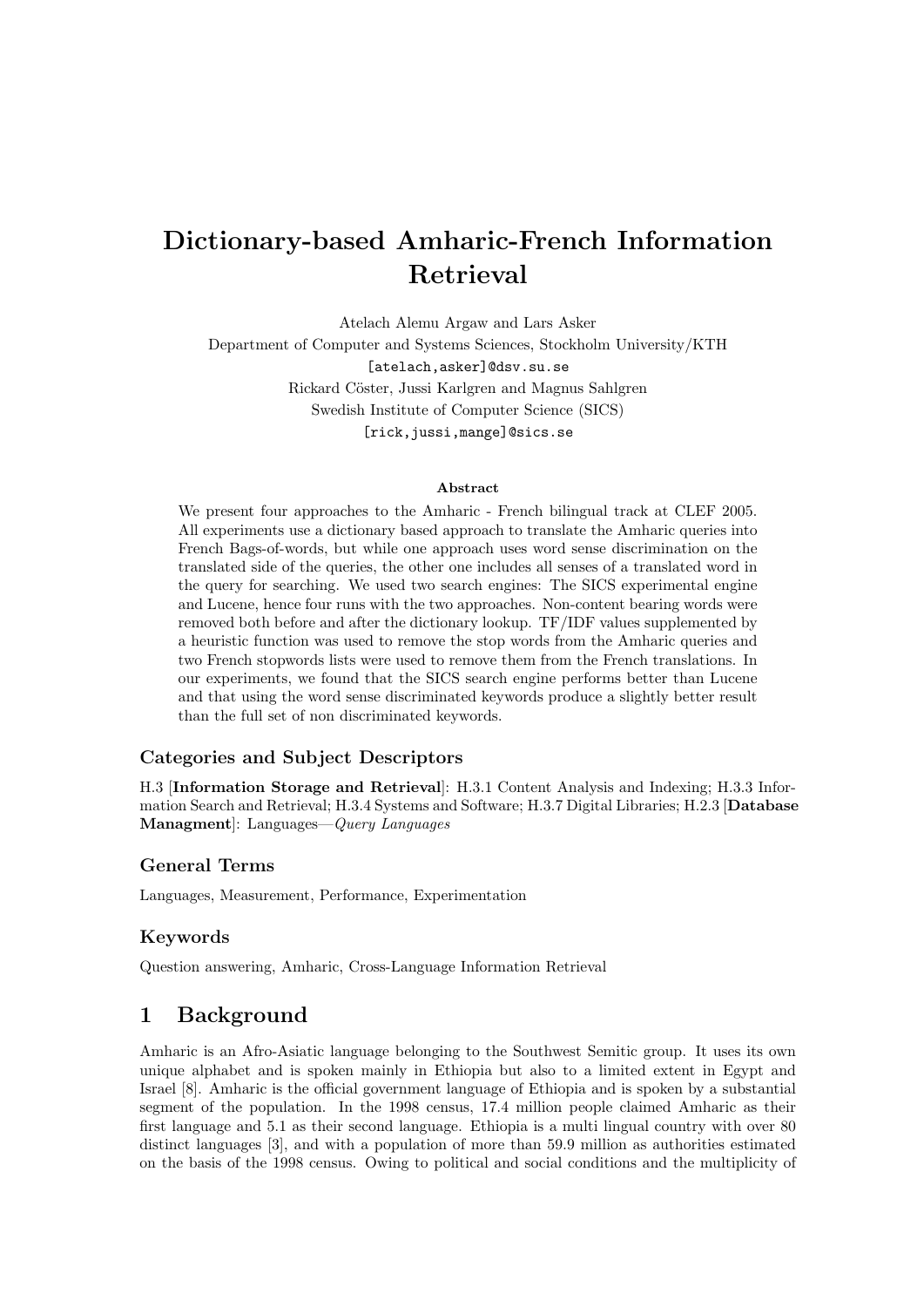1. Amharic topic set | | 1a. Transliteration | 2. Transliterated Amharic topic set | | 2a. Trigram and Bigram dictionary lookup -----| | | 3. Remaining (non matched) Amharic topic set | | | | 3a. Stemming | | | 4. Stemmed Amharic topic set | | | 4a. IDF-based stop word removal | | | 5. Reduced Amharic topic set | | | | 5a. Dictionary lookup | | | 6. Topic set (in French) including all possible translations | | | 6a. Word sense discrimination | | | 7. Reduced set of French terms | | | | 7a. Retrieval (Indexing, keyword search, ranking) | 8. Retrieved Documents



the languages, Amharic has gained ground through out the country. Amharic is used in business, government, and education. Newspapers are printed in Amharic as are numerous books on all subjects [5].

In this paper we describe our experiments at the CLEF 2005 Amharic - French bilingual track. It consists of four fully automatic approaches that differ in terms of how word sense discrimination is done and in terms of what search engine is used. We have experimented with two different search engines - Lucene [9], an open source search toolbox, and Searcher, an experimental search engine developed at SICS<sup>1</sup>. Two runs were submitted per search engine, one using all content bearing, expanded query terms without any word sense discrimination, and the other using a smaller 'disambiguated' set of content bearing query terms.

For the dictionary lookup we used one Amharic - French machine readable dictionary (MRD) containing 12.000 Amharic entries with corresponding 36,000 French entries [1]. We also used an Amharic - English machine readable dictionary with approximately 15.000 Amharic entries [2] as a complement for the cases when the Amharic terms where not found in the Amharic - French MRD.

<sup>&</sup>lt;sup>1</sup>The Swedish Institute of Computer Science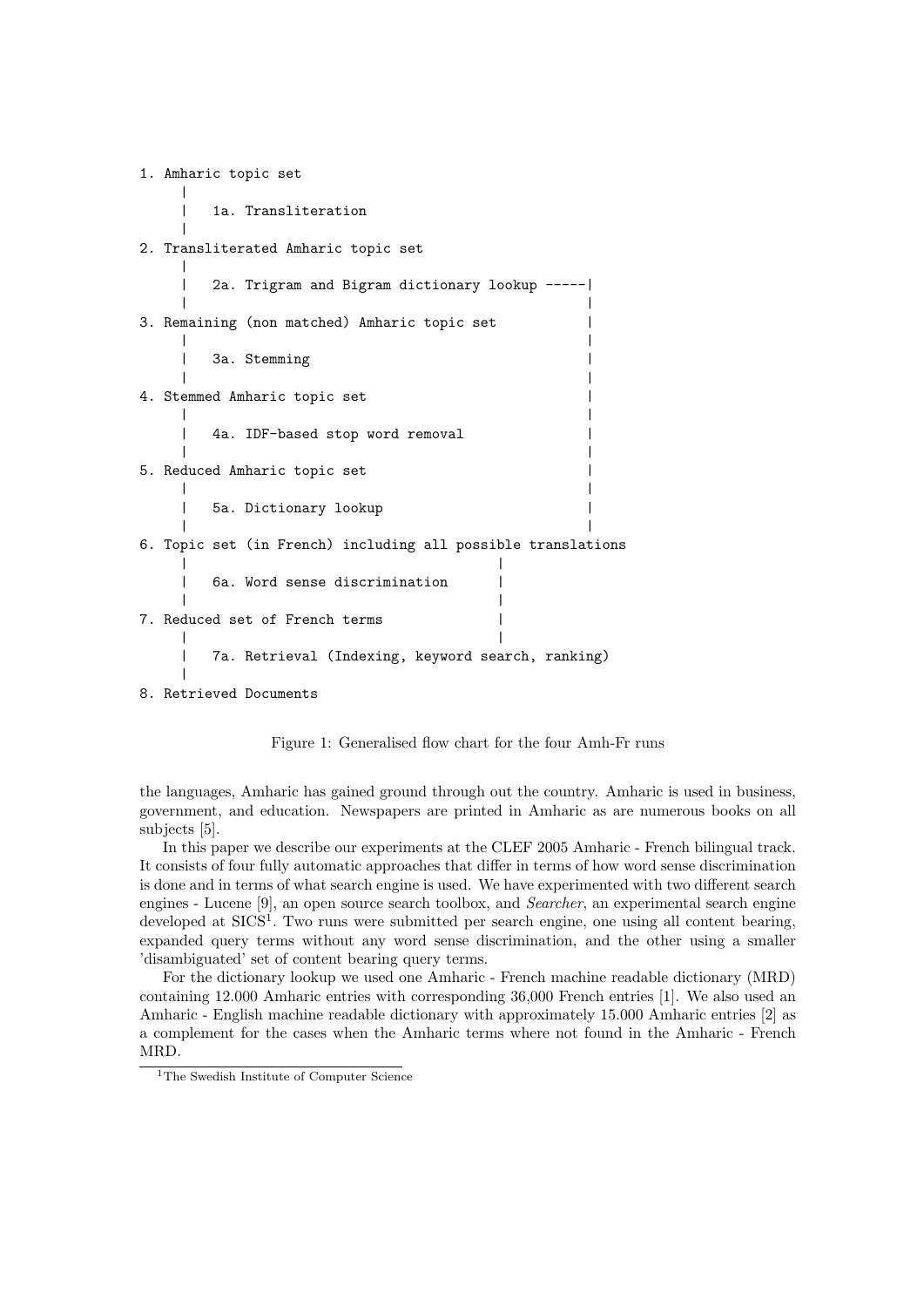# 2 Method

Figure 1 above, gives a brief overview of the different steps involved in the retrieval task. Each of these will be described in more detail in the following sections.

### 2.1 Translation and Transliteration

The English topic set was initially translated into Amharic by human translators. Amharic uses its own and unique alphabet (Fidel) and there exist a number of fonts for this, but to date there is no standard for the language. The Amharic topic set was originally represented using an Ethiopic font but for ease of use and compatibility reasons we transliterated it into an ASCII representation using SERA<sup>2</sup>. The transliterated Amharic topic set was then used as the input to the following steps.

### 2.2 Bigram and trigram matching

Before any stemming was done on the Amharic topic set, the sentences from each topic was used to generate all possible trigrams and bigrams. These trigrams and bigrams where then matched against the entries in the two dictionaries. First the full (unstemmed) trigrams where matched against the Amharic - French and then the Amharic - English dictionaries. Secondly, prefixes were removed from the first word of each trigram and suffixes were removed from the last word of the same trigram and then what remained was matched against the two dictionaries. In this way, one trigram was matched and translated for the full Amharic topic set, using the Amharic - French dictionary.

Next, all bigrams where matched against the Amharic - French and the Amharic - English dictionaries. Including the prefix suffix removal, this resulted in the match and translation of 15 unique bigrams. Six were found only in the Amharic - French dictionary, another six were found in both dictionaries, and three were found only in the Amharic - English dictionary. For the six bigrams that were found in both dictionaries, the French translation was used.

### 2.3 Stop word removal

In these experiments, stop words were removed both before and after the dictionary lookup. First the number of Amharic words in the queries was reduced by using a stopword list that had been generated from a 2 million word Amharic news corpus using IDF measures. After the dictionary lookup further stop words removal was conducted on the French side separately for the two sets of experiments using the SICS engine and Lucene. For the SICS engine, this was done by using a separete French stop words list. For the Lucene experiments, we used the French Analyszer from the Apache Lucene Sandbox which supplements the query analyzer with its own list of French stop words and removes them before searching for a specific keywords list.

### 2.4 Amharic stemming and dictionary lookup

The remaining Amharic words where then stemmed and matched against the entries in the two dictionaries. The Amharic - French dictionary was always preferred over the Amharic - English one. Only in cases when a term had not been matched in the French dictionary was it matched against the English one. In a similar way, trigrams were matched before bigrams, bigrams before unigrams, unstemmed terms before stemmed terms, unchanged root forms were matched before modified root forms, longer matches in the dictionary were preferred before shorter etc.

The terms for which matches were found only in the Amharic-English MRD where first translated into English and then further translated from English into French using an online electronic dictionary from WordReference (www.wordreference.com).

<sup>2</sup>SERA stands for System for Ethiopic Representation in ASCII, http://www.abyssiniacybergateway.net/fidel/serafaq.html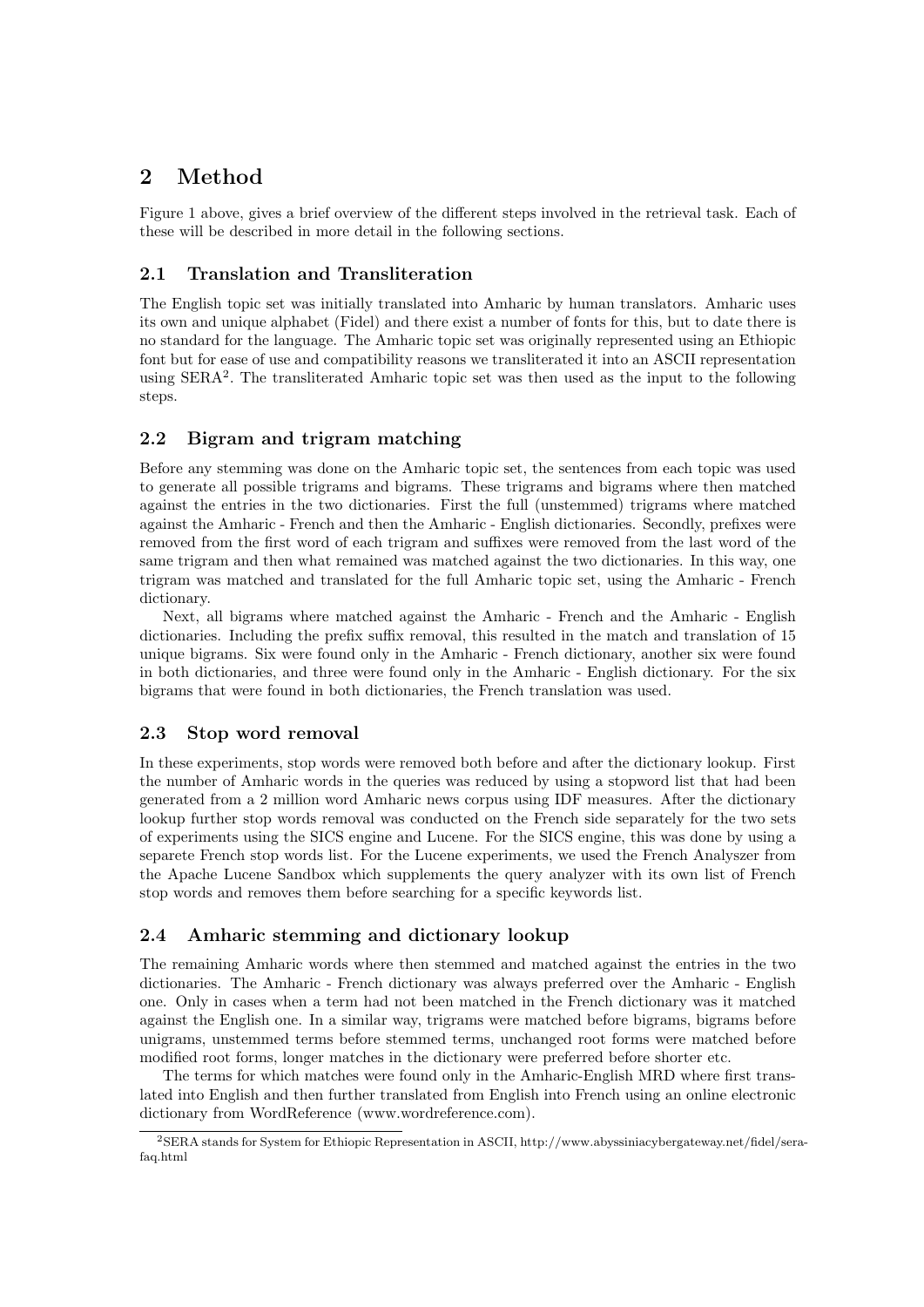Words and phrases that where not found in any of the dictionaries (mostly proper names or inherited words) were not translated and instead handled by an edit-distance based similarity matching algorithm. Frequency counts in a 2.4 million words Amharic news corpus was used to determine whether an out of dictionary word would qualify as a candidate for a proper name or not. The assumption here is that if a word that is not included in any dictionary appears quite often in an Amharic text collection, then it is likely that the word is a term in the language although not found in the dictionary. On the other hand, if a term rarely occurs in the news corpus (in our case we used a threshold of nine times or less, but this of course depends on the size of the corpus), the word has a higher probability of being a proper name or an inherited word. Although this is a crude assumption and inherited words may occur frequently in a language, those words tend to be mostly domain specific. In a news corpus such as the one we used, the occurrence of almost all inherited words which could not be matched in the MRDs was very limited.

### 2.5 Word sense discrimination

For the word sense discrimination we made use of two MRDs to get all the different senses of a term (word or phrase) - as given by the MRD, and a statistical collocation measure of mutual information using the target language corpus to assign each term to the appropriate sense.

In our experiments we used the bag of words approach where context is considered as words in some window surrounding the target word, regarded as a group without consideration for their relationships to the target in terms of distance, grammatical relations, etc. There is a big difference between the two languages under consideration (Amharic and French) in terms of word ordering, morphology, syntax etc, and hence limiting the context to a few number of words surrounding the target word was intuitively undesirable. A sentence could have been taken as a context window, but following the "one sense per discourse" constraint [4] in discriminating amongst word senses, a context window of a whole article was implemented. This constraint states that the sense of a word is highly consistent within any given document, in our case a French news article. The words to be sense discriminated are the query keywords, which are mostly composed of nouns rather than verbs, or adjectives. Noun sense discrimination is reported to be aided by word collocations that have a context window of hundreds of words, while verb and adjective senses tend to fall off rapidly with distance from the target word. After going through the list of translated content bearing keywords, we noticed that the majority of these words are nouns, and hence the selection of the document context window.

In these experiments the Mutual Information between word pairs in the target language text collection is used to discriminate word senses. (Pointwise) mutual information compares the probability of observing two events x and y together (the joint probability) with the probabilities of observing x and y independently (chance). If two (words), x and y, have probabilities  $P(x)$  and  $P(y)$ , then their mutual information,  $I(x,y)$ , is defined to be:

$$
I(x,y)=log_2\frac{P(x,y)}{P(x).P(y)}=log_2\frac{P(x/y)}{P(x))}
$$

If there is a genuine association between x and y,  $P(x,y)$  will be much larger than chance  $P(x)^*$  $P(y)$ , thus I(x,y) will be greater than 0. If there is no interesting relationship between x and y,  $P(x,y)$  will be approximately equal to  $P(x)^* P(y)$ , and thus,  $I(x,y)$  will be close to 0. And if x and y are in complementary distribution,  $P(x,y)$  will be much less than  $P(x)^* P(y)$ , and  $I(x,y)$  will be less than O.

Although very widely used by researchers for different applications, MI has also been criticized by many as to its ability to capture the similarity between two events especially when there is data scarcity [6]. Since we had access to a large amount of text collection in the target language, and because of its wide implementation, we chose to use MI.

The translated French query terms were put in a bag of words, and the mutual information for each of the possible word pairs was calculated. When we put the expanded words we treat both synonyms and translations with a distinct sense as given in the MRD equally. Another way of handling this situation is to group synonyms before the discrimination. We chose the first approach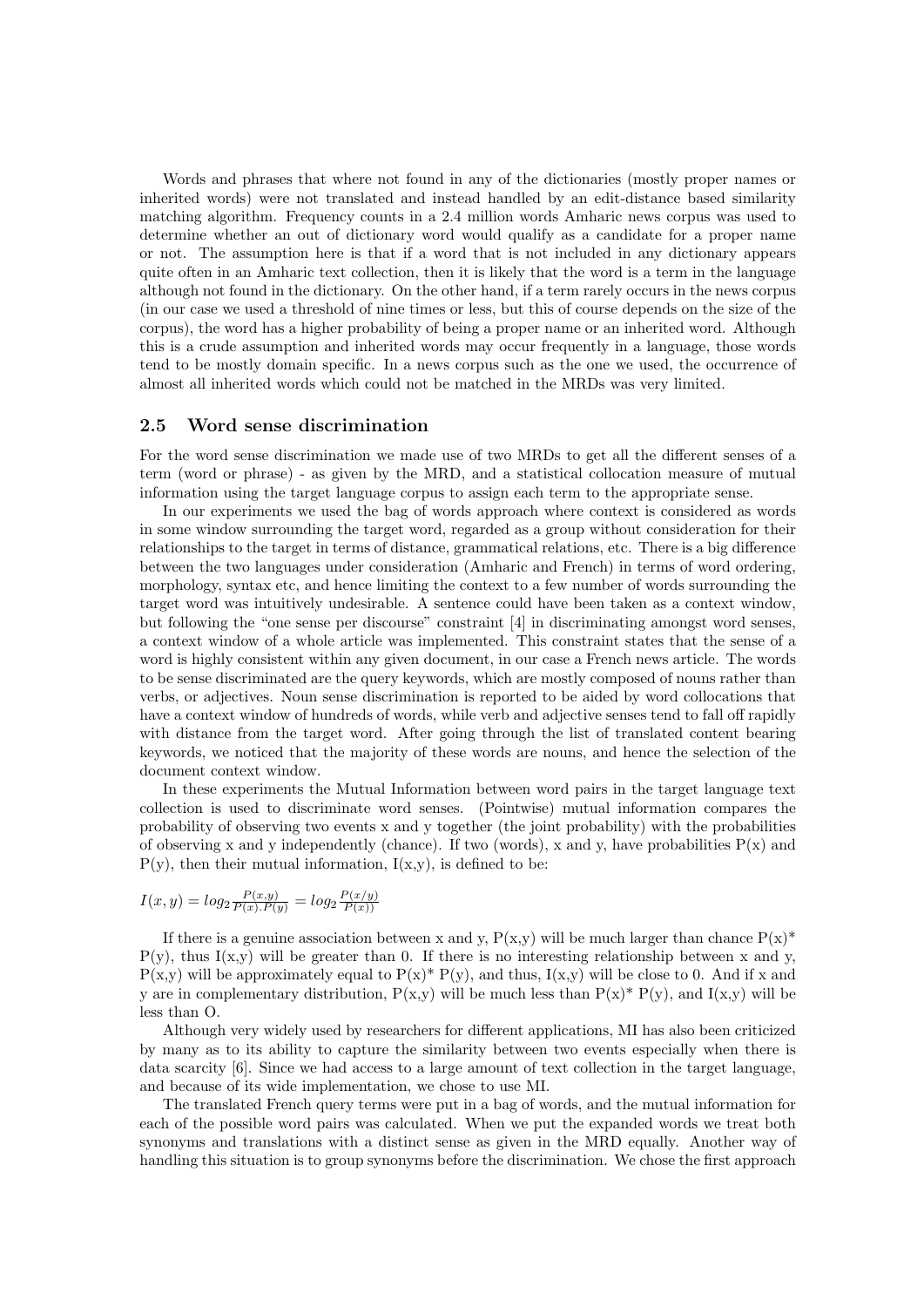with two assumptions: one is that even though words may be synonymous, it doesn't necessarily mean that they are all equally used in a certain context, and the other being even though a word may have distinct senses defined in the MRD, those distinctions may not necessarily be applicable in the context the term is currently used. This approach is believed to ensure that words with inappropriate senses and synonyms with less contextual usage will be removed while at the same time the query is being expanded with appropriate terms.

We used a subset of the CLEF French document collection consisting of 14,000 news articles with 4.5 million words in calculating the MI values. Both the French keywords and the document collection were lemmatized (by SICS using tools from connexor, http://www.connexor.com/) in order to cater for the different forms of each word under consideration.

Following the idea that ambiguous words can be used in a variety of contexts but collectively they indicate a single context and particular meanings, we relied on the number of association as given by MI values that a certain word has in order to determine whether the word should be removed from the query or not. Given the bag of words for each query, we calculated the mutual information for each unique pair. The next step was to see for each unique word how many positive associations it has with the rest of the words in the bag. We experimented with different levels of combining precision and recall values depending on which one of these two measures we want to give more importance to. To contrast the approach of using the maximum recall of words (no discrimination) we decided that precision should be given much more priority over recall (beta value of 0.15), and we set an empirical threshold value of 0.4. i.e. a word is kept in the query if it shows positive associations with 40% of the words in the list, otherwise it is removed. Here, note that the mutual information values are converted to a binary 0, and 1. 0 being assigned to words that have less than or equal to 0 MI values (independent term pairs), and 1 to those with positive MI values (dependent term pairs). We are simply taking all positive MI values as indicators of association without any consideration as to how strong the association is. This is done to input as much association between all the words in the query as possible rather than putting the focus on individual pairwise association values. Results of the experiments are given in the next section.

The amount of words in each query (both in the English and corresponding translated Amharic) differed substantially from one query to another. After the dictionary lookup and stop word removal, there were queries with French words that ranged from 2 to 71. This is due to a large difference in the number of words and in the number of stop words in each query as well as the number of senses and synonyms that are given in the dictionary for each word.

When there were less than or equal to 8 words in the expanded query, there was no word sense discrimination done for those queries. This is an arbitrary number, and the idea here is that if the number of terms is as small as that, then it is much better to keep all words. We believe that erroneously removing appropriate words in short queries has a lot more disadvantage than keeping one with an inappropriate sense.

### 2.6 Retrieval

#### 2.6.1 Retrieval using Lucene

Apache Lucene is an open source high-performance, full-featured text search engine library written in Java [9]. It is a technology deemed suitable for applications that require full-text search, especially in a cross-platform.

#### 2.6.2 Retrieval using Searcher

The underlying retrieval engine is an experimental system developed at SICS. For retrieval, we use Pivoted Unique Normalization  $[7]$ , where the score for a document d given a query with m query terms is defined as

$$
\frac{\sum_{i=1}^{m} \frac{1 + \log(t f_{i,d})}{1 + \log(\text{average\_tf}_d)}}{(1 - slope) \times \text{pivot} + slope \times \# \text{ of unique terms})}
$$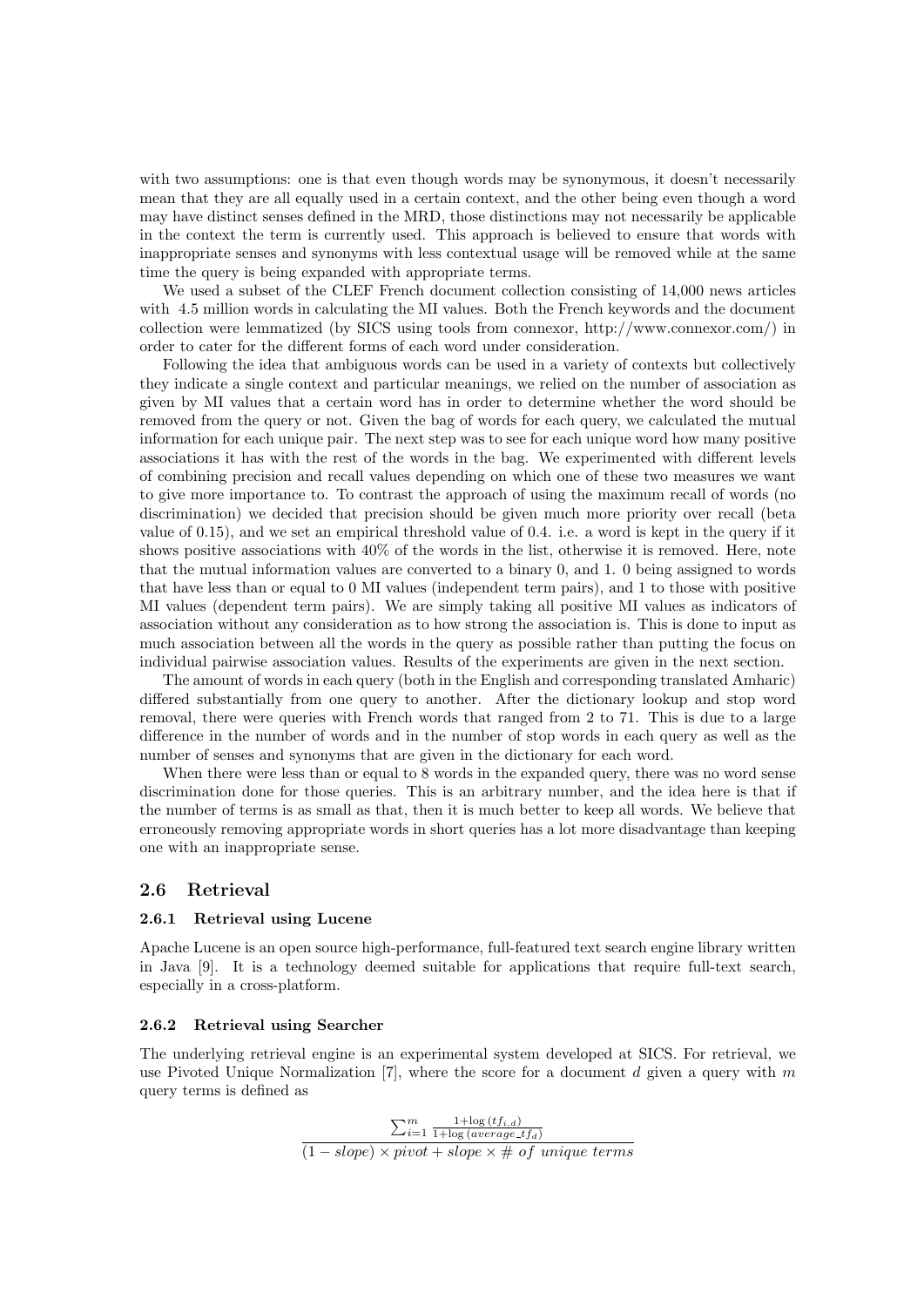| Recall |       | am-fr-da-l am-fr-nonda-l am-fr-da-s am-fr-nonda-s |       |       |
|--------|-------|---------------------------------------------------|-------|-------|
| 0.00   | 16.71 | 18.67                                             | 24.55 | 23.84 |
| 0.10   | 6.20  | 6.93                                              | 9.12  | 9.18  |
| 0.20   | 4.23  | 4.70                                              | 5.13  | 4.71  |
| 0.30   | 2.34  | 3.76                                              | 3.75  | 3.36  |
| 0.40   | 1.43  | 1.76                                              | 2.83  | 2.71  |
| 0.50   | 1.13  | 0.79                                              | 2.02  | 1.85  |
| 0.60   | 0.87  | 0.57                                              | 1.36  | 1.45  |
| 0.70   | 0.29  | 0.32                                              | 0.76  | 0.60  |
| 0.80   | 0.15  | 0.08                                              | 0.57  | 0.37  |
| 0.90   | 0.05  | 0.04                                              | 0.39  | 0.23  |
| 1.00   | 0.05  | 0.04                                              | 0.27  | 0.17  |

Table 1: Recall-Precision tables for the four runs

where  $tf_{i,d}$  is the term frequency of query term i in document d, and average  $tf_d$  is the average term frequency in document d. The slope was set to 0.3, and the pivot to the average number of unique terms in a document, as suggested in [7].

# 3 Results

We have submitted four parallel Amharic-French runs at the CLEF 2005 ad-hoc bilingual track. We have used two search engines - Lucene [9], an open source search toolbox, and an experimental search engine developed at SICS (Searcher). The aim of using these two search engines is to compare the performance of the systems as well as to investigate the impact of performing word sense discrimination. Two runs were submitted that use the same search engine, with one of them searching for all content bearing, expanded query terms without any word sense discrimination while the other one searches for the 'disambiguated' set of content bearing query terms. The four runs are:

- 1. Lucene with word sense discrimination (am-fr-da-l)
- 2. Lucene without word sense discrimination (am-fr-nonda-l)
- 3. Searcher with word sense discrimination (am-fr-da-s)
- 4. Searcher without word sense discrimination (am-fr-nonda-s)

Table 1 lists the precision at various levels of recall for the four runs.

A summary of the results obtained from all runs is reported in Table 2. The number of relevant documents, the retrieved relevant documents, the non-interpolated average precision as well as the precision after R (=num rel) documents retrieved (R-Precision) are summarized in the table.

|               | Relevant-tot | <i>Relevant-retrieved</i> | <i>Avg Precision</i> | R-Precision |
|---------------|--------------|---------------------------|----------------------|-------------|
| am-fr-da-l    | 2.537        | 479                       | 2.22                 | 3.84        |
| am-fr-nonda-l | 2.537        | 558                       | 2.51                 | 4.38        |
| am-fr-da-s    | 2,537        | 535                       | 3.43                 | 5.16        |
| am-fr-nonda-s | 2.537        | 579                       | 3.31                 | 4.88        |

Table 2: Summary of results for the four runs